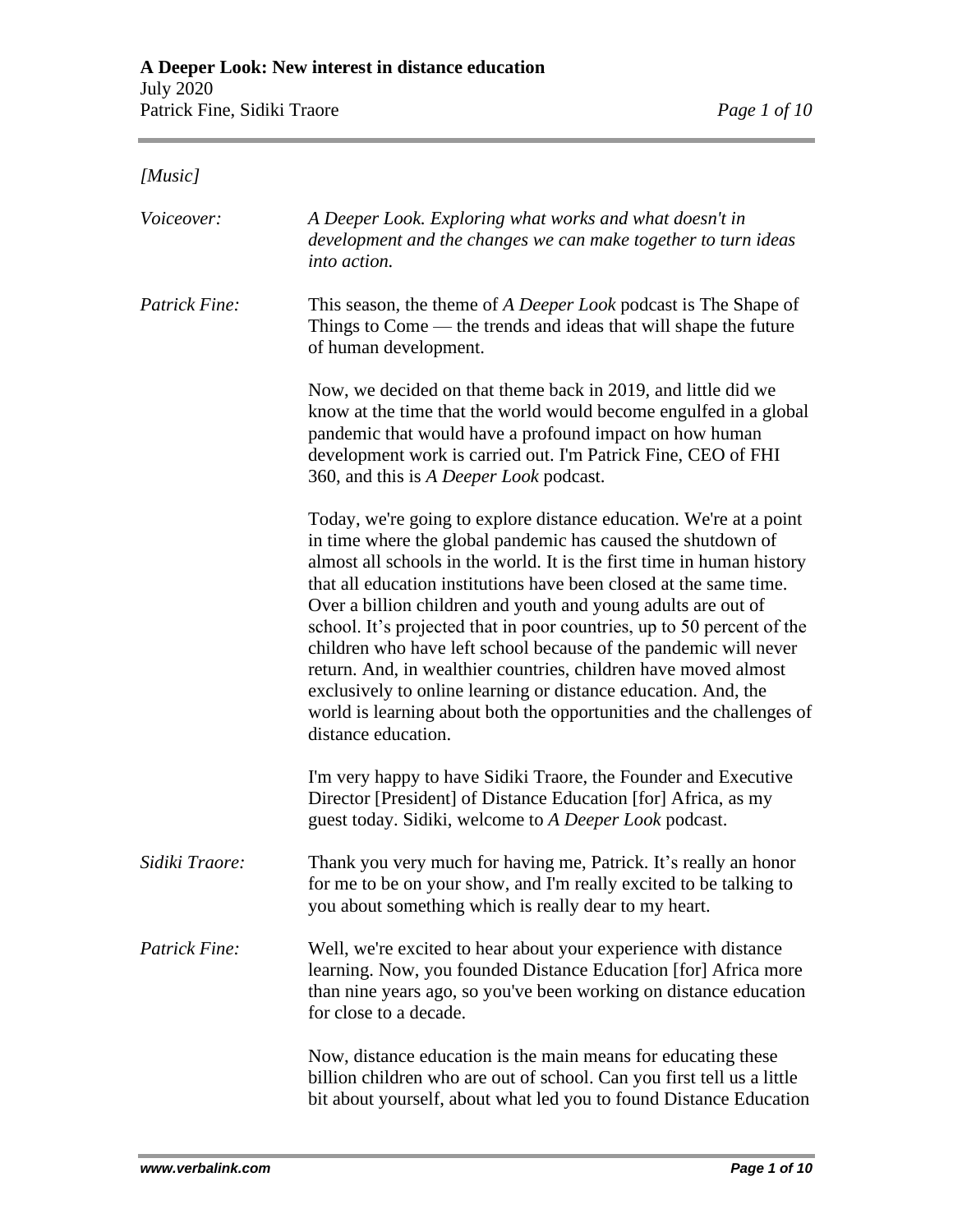|                | [for] Africa, and then tell us how the pandemic is affecting the<br>work you do?                                                                                                                                                                                                                                                                                                                                                                                                                                                                                                           |
|----------------|--------------------------------------------------------------------------------------------------------------------------------------------------------------------------------------------------------------------------------------------------------------------------------------------------------------------------------------------------------------------------------------------------------------------------------------------------------------------------------------------------------------------------------------------------------------------------------------------|
| Sidiki Traore: | Patrick, actually, it's more than, you know, almost 20 years ago<br>when I started working at the World Bank. I worked on a project<br>with the World Bank, with distance education. We used to<br>broadcast courses on TV to various African universities. That was<br>a satellite broadcast, one with video and two-way audio, so                                                                                                                                                                                                                                                        |
| Patrick Fine:  | Sidiki, let me ask you — were those for specific disciplines, or was<br>it a variety of courses?                                                                                                                                                                                                                                                                                                                                                                                                                                                                                           |
| Sidiki Traore: | It was a variety of undergraduate courses — math, physics, English<br>— from various universities.                                                                                                                                                                                                                                                                                                                                                                                                                                                                                         |
| Patrick Fine:  | How many universities in Africa were participating?                                                                                                                                                                                                                                                                                                                                                                                                                                                                                                                                        |
| Sidiki Traore: | At that time, I think we started about 20 and it started growing to<br>30. We started with Anglophone and then the French came.                                                                                                                                                                                                                                                                                                                                                                                                                                                            |
| Patrick Fine:  | Sure.                                                                                                                                                                                                                                                                                                                                                                                                                                                                                                                                                                                      |
| Sidiki Traore: | So, that's how I started. And then, after that project, I created<br>Distance Education for Africa. But, what I realized is, you know,<br>the traditional universities cannot meet the demand of education in<br>Africa, it's impossible. So, I think distance education was a<br>solution to helping traditional universities to meet some of the<br>demand. So, that's how we started.                                                                                                                                                                                                   |
|                | We started with English courses. I traveled to many countries in<br>Africa to present to them how to use e-books to teach English. So,<br>I went to about 10 universities, presenting my project, and I told<br>them that, you know, we should move to e-books because e-books<br>is really $-$ it's fun, it's interactive, it's easier to learn. I remember<br>one professor showed me a storage room full of English books,<br>you know, and some of them were so old and out of date and I told<br>the professor, "Why don't we move to the e-books, because it's<br>more interactive?" |
|                | So, that's how we started, and then from there, we offered courses<br>from Laval University in Canada, in French, for the French-<br>speaking countries, and then cyber security and English and<br>journalism courses. But, after all these courses from various<br>universities in the U.S. and Canada, we finally started our mega                                                                                                                                                                                                                                                      |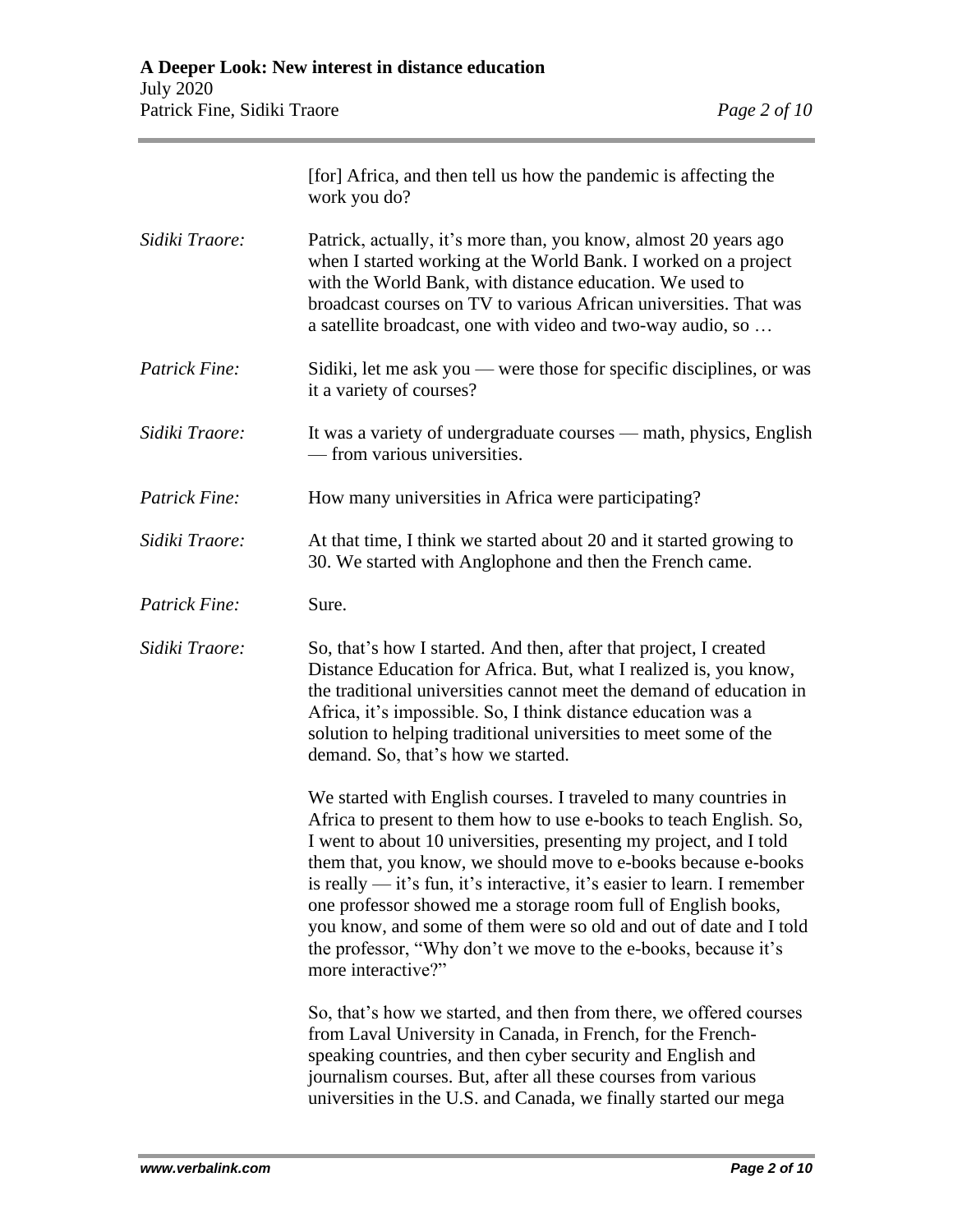|                | project. It's called the Africa Scholarship Cohort. This project,<br>Patrick, is our flagship. It's using a proven distance education<br>model to create lasting economic impacts.                                                                                                                                                                                                                            |
|----------------|---------------------------------------------------------------------------------------------------------------------------------------------------------------------------------------------------------------------------------------------------------------------------------------------------------------------------------------------------------------------------------------------------------------|
|                | So, the Africa Scholarship Cohort is a partnership with the<br>University of Virginia, the Darden Business School. It has two<br>main objectives, Patrick. The main objective is to associate the<br>beneficiaries with an innovative educational initiative by bringing<br>top tier education to Africa via modern technology.                                                                               |
|                | The specific objective — we wanted to expand access to high-<br>quality secondary education in Africa. Another specific objective<br>is to develop a network of engaged learners in Africa to train [a]<br>new generation of African leaders to be job creators and enter the<br>global market.                                                                                                               |
|                | So, we started with business courses. Patrick, I could tell you,<br>students told us, they reported that, you know, they have essential<br>skill sets that are market relevant, enhancing their problem-solving<br>skills, job readiness and employability. Our courses deal with<br>professional development skills.                                                                                         |
| Patrick Fine:  | And, are the courses offered through universities? Do the students<br>have to be enrolled in an African university?                                                                                                                                                                                                                                                                                           |
| Sidiki Traore: | No, it's — you know, we use Coursera to offer the courses. So, we<br>have students who have nothing to do with universities. We have<br>banks, we have ministries, NGOs, we have unemployed, we have<br>business, we have $CEOs$ — you name it. This project, we have<br>students in 51 countries. We have over 7,000 scholarships in 51<br>countries. Patrick, it's the entire continent. It's so ambitious. |
| Patrick Fine:  | That's very impressive. Do the students pay a fee to take the<br>course, or the course is free?                                                                                                                                                                                                                                                                                                               |
| Sidiki Traore: | They don't pay anything. That's the beauty about it.                                                                                                                                                                                                                                                                                                                                                          |
| Patrick Fine:  | So, Sidiki, let me ask you — now that there's so much attention<br>being placed on distance education, what do you see as the main<br>challenges to distance education in Africa today?                                                                                                                                                                                                                       |
| Sidiki Traore: | I would mention three main challenges. I think the biggest<br>challenge is connectivity, because in Africa, 82 percent of the<br>people have no internet. The second challenge is the device,                                                                                                                                                                                                                 |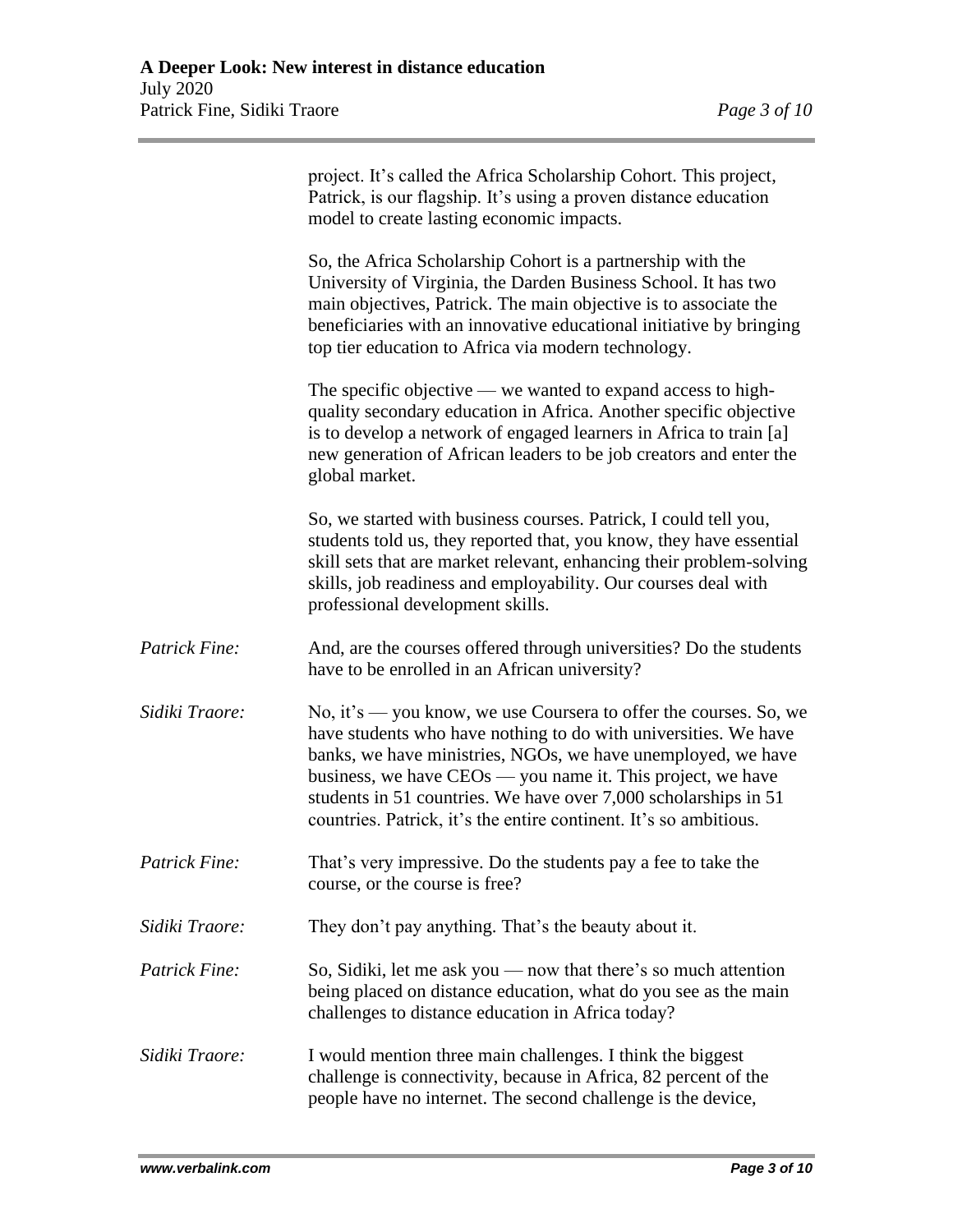|                      | because it's really expensive to buy [a] tablet or computer, and<br>even to ask teachers to buy those gadgets to use in that profession<br>is very difficult, because some of the teachers are not paid very<br>well. And, the third challenge is the lack of technological skills. I<br>think that's very important, because so many teachers don't have<br>the skills to teach.                                                                                                                                          |
|----------------------|----------------------------------------------------------------------------------------------------------------------------------------------------------------------------------------------------------------------------------------------------------------------------------------------------------------------------------------------------------------------------------------------------------------------------------------------------------------------------------------------------------------------------|
|                      | So, I think, in terms of challenges in Africa, those are the three<br>biggest challenges.                                                                                                                                                                                                                                                                                                                                                                                                                                  |
| Patrick Fine:        | What kind of devices do most of your students use? Telephones or<br>iPads or computers?                                                                                                                                                                                                                                                                                                                                                                                                                                    |
| Sidiki Traore:       | That's a great question. Most other people who have stayed at<br>home in Africa, Patrick, 89 percent don't have computers.                                                                                                                                                                                                                                                                                                                                                                                                 |
| Patrick Fine:        | Mm-hmm.                                                                                                                                                                                                                                                                                                                                                                                                                                                                                                                    |
| Sidiki Traore:       | And, 82 percent have no internet. So, it's really rough, but one of<br>the beauties about our courses, you know, coming from the<br>University of Virginia — with a cell phone, they have the ability to<br>download the course material on their cell phone and watch on<br>offline. The technological barrier on the ground where we work is<br>really hard, but what has happened, Patrick, in this pandemic, 1.6<br>billion of learners are at home, and it has affected 63,000,000<br>primary and secondary teachers. |
|                      | So, in Africa, we have 269,000,000 students stay at home.<br>Everyone has been caught off guard.                                                                                                                                                                                                                                                                                                                                                                                                                           |
| Patrick Fine:        | Right.                                                                                                                                                                                                                                                                                                                                                                                                                                                                                                                     |
| Sidiki Traore:       | So, the whole world has tried to find a way to solve that problem.<br>Some people have used [a] local medium, like radio, TV, to try to<br>solve the problem, but some manage to use e-learn and cloud-<br>based. But, you know, for me, this pandemic has led to really three<br>main things — the quality, the access and equity. Those are three<br>important aspects, you know, this pandemic has really brought to<br>light, Patrick.                                                                                 |
| <b>Patrick Fine:</b> | So, let's take each of those one by one. Let's start with equity. So,<br>how has the pandemic affected equity issues?                                                                                                                                                                                                                                                                                                                                                                                                      |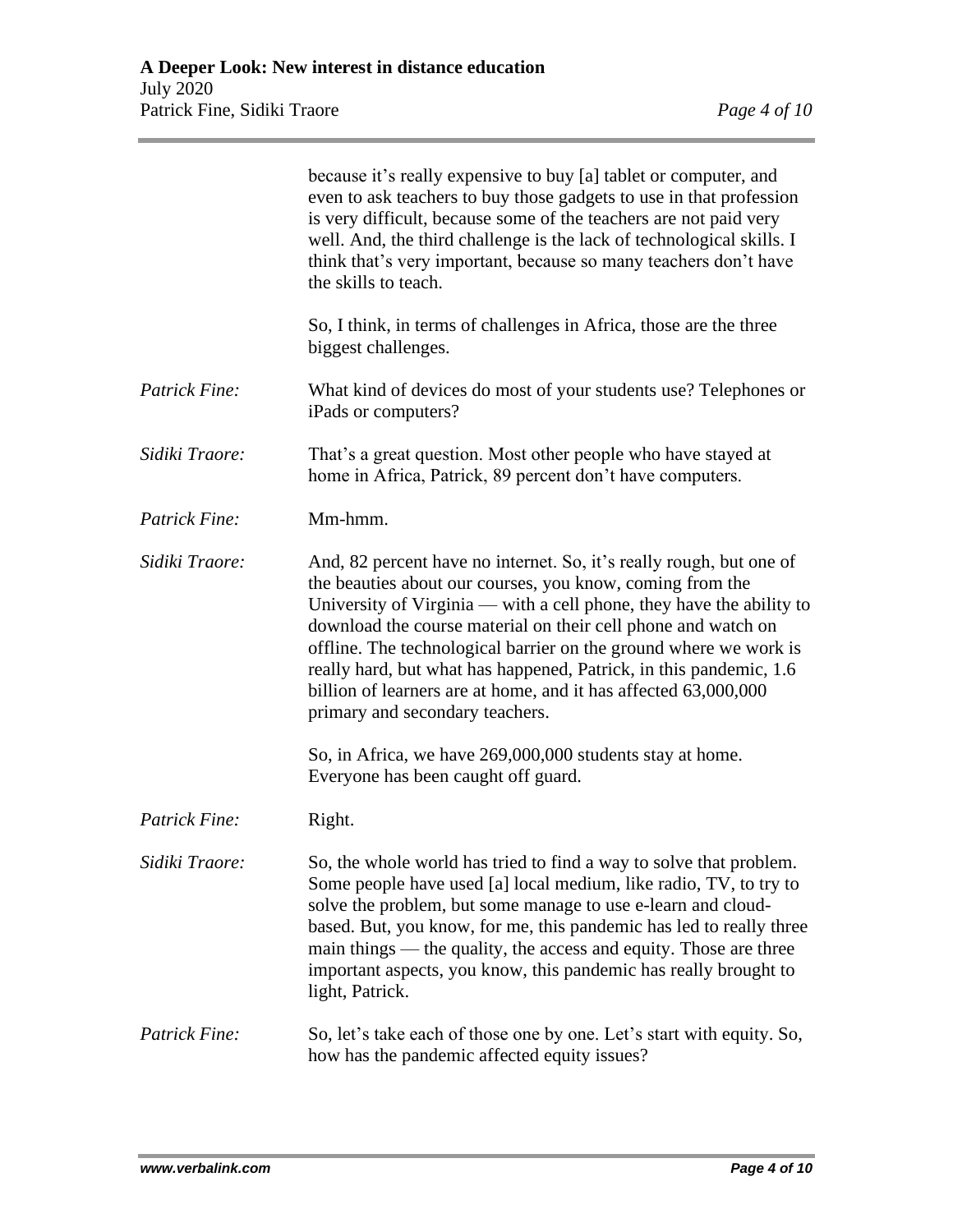| Sidiki Traore:       | Well, equity issues, I would say even if you look at the U.S., for<br>instance, people whose parents have means, they have resources,<br>their kids will go further because they could stay at home, they<br>could work with their kids. So, it's not equitable.                                                                                                                                                                                                                                                                                                      |
|----------------------|-----------------------------------------------------------------------------------------------------------------------------------------------------------------------------------------------------------------------------------------------------------------------------------------------------------------------------------------------------------------------------------------------------------------------------------------------------------------------------------------------------------------------------------------------------------------------|
| Patrick Fine:        | Let me ask you, Sidiki, in Africa, is the pandemic making the<br>equity situation worse? Because, you do have these disparities<br>where, say, people in urban areas or the wealthier people, they're<br>going to have computers, they're going to have internet. Whereas,<br>people who are poorer or in rural areas are less likely to have that<br>technology as you mentioned earlier. They'll be left out. Are you<br>seeing that in your work? Have you seen school systems there<br>trying to move to a remote learning posture like they have in the<br>U.S.? |
|                      | So, in the U.S., all school districts offered distance education for<br>three months, and now, most school systems will be offering a<br>choice between remote learning and some in-person learning.<br>What are you seeing in Africa in terms of a response to the<br>pandemic?                                                                                                                                                                                                                                                                                      |
| Sidiki Traore:       | The thing is, you know, the challenge is, some of the teachers were<br>not prepared to do distance learning. What I've seen in Africa is,<br>you caught the Minister of Education off guard, it caught teachers<br>off guard. Luckily, some of the countries are doing better than<br>others, but in most countries, they have increased radio program[s]<br>because, you see, almost everyone has a radio. They have<br>increased TV, so you could see many countries have adopted TV<br>programs.                                                                   |
| Patrick Fine:        | Let me ask you about that, Sidiki. So, everybody or almost<br>everybody in Africa, every family in Africa has a cell phone.                                                                                                                                                                                                                                                                                                                                                                                                                                           |
| Sidiki Traore:       | That's correct.                                                                                                                                                                                                                                                                                                                                                                                                                                                                                                                                                       |
| <b>Patrick Fine:</b> | And, every family, virtually every family has a radio. I find it<br>interesting that the reaction in Africa was to go back to radio<br>education, which we were doing in the 1980s. Instead of going to<br>e-learning through cell phones, the kind of e-learning you've been<br>talking about, they've gone back to interactive radio education.<br>What do you think about that?                                                                                                                                                                                    |
| Sidiki Traore:       | No, it's not everywhere, Patrick. Let me clear — you know, it<br>depends on the country. You know, in Kenya, the cell phone                                                                                                                                                                                                                                                                                                                                                                                                                                           |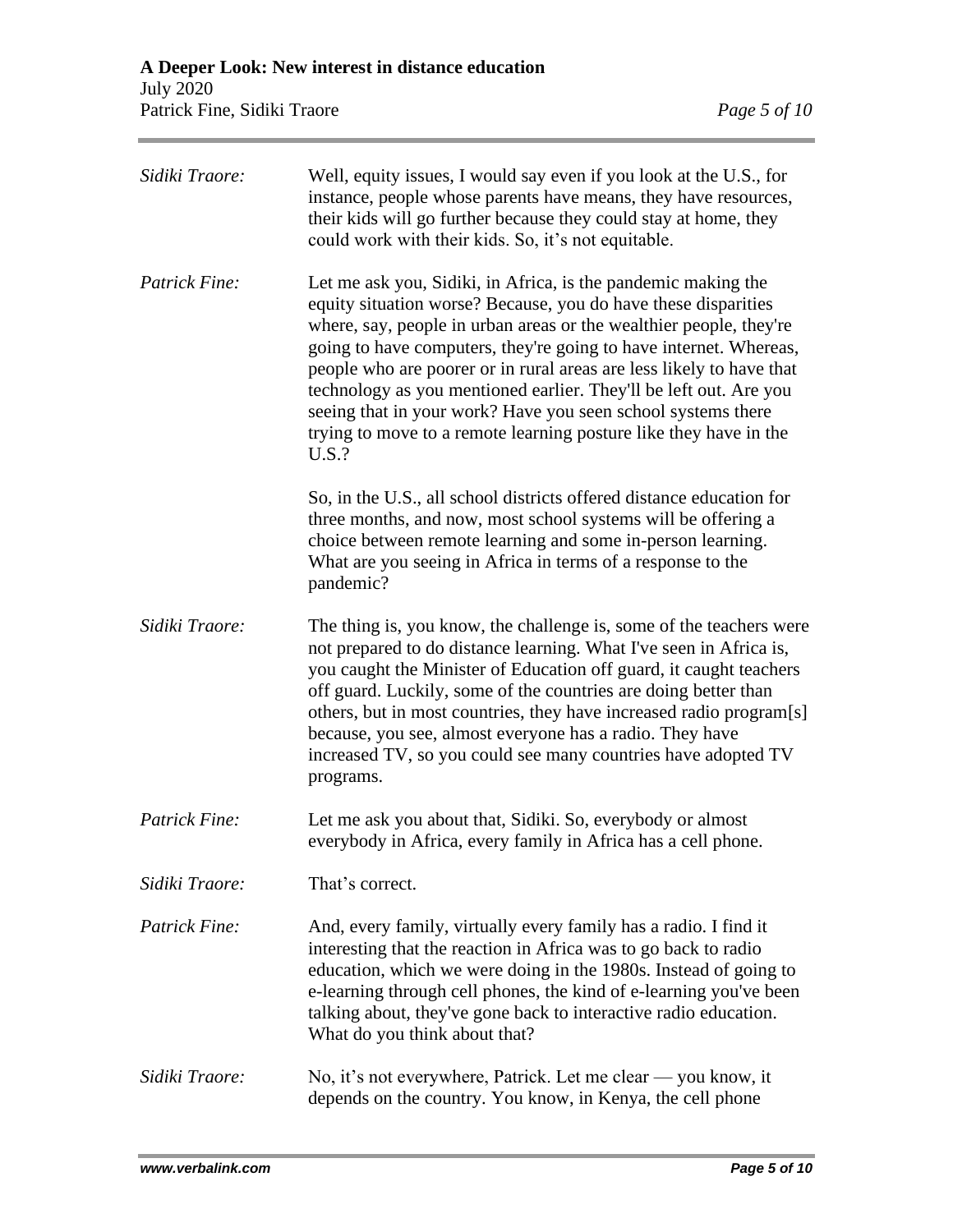|                | companies are working with the government to put everything<br>online. So, in some countries, they are doing better.                                                                                                                                                                                                                                                                                                                                                            |
|----------------|---------------------------------------------------------------------------------------------------------------------------------------------------------------------------------------------------------------------------------------------------------------------------------------------------------------------------------------------------------------------------------------------------------------------------------------------------------------------------------|
|                | But, for me, the radio and the TV is good for rural areas, but it's<br>not interactive. That's why, you know, I mentioned three big<br>things — the quality and the equity and access. Because even<br>radio, I wouldn't say that everyone has a radio. Some people may<br>not have [a] radio.                                                                                                                                                                                  |
|                | So, for me, the TV and radio for distance education, it solves some<br>problem[s], but for me, the quality is not what I would really see as<br>the best quality. Some cell phone[s] are useless because, you<br>know, they are not smartphone[s].                                                                                                                                                                                                                              |
| Patrick Fine:  | Right.                                                                                                                                                                                                                                                                                                                                                                                                                                                                          |
| Sidiki Traore: | Not everyone has a smartphone. That's really one of the problems.<br>You know, the problem with internet, only 82 percent of people<br>have internet. Cloud-based internet solution is really expensive.<br>Radio and TV are basic elementary solution[s]. It's better to do<br>something than not do anything.                                                                                                                                                                 |
| Patrick Fine:  | I worked on interactive radio education and some TV education<br>back in the '80s in Africa. And, it was expensive. So, the kind of<br>distance education that you're doing through Distance Education<br>[for] Africa, with those course curriculums already developed and<br>delivered via cell phone or via iPad, that's cheaper than having to<br>go back to studios and produce radio programs and then, you<br>know, buy the air time to transmit them over the airwaves. |
|                | It strikes me that going back to TV and radio, I understand the<br>point you're making, that in some places, that may be the best<br>solution that they have right now, but it seems like it's going to an<br>old technology that is less efficient, lower quality and more<br>expensive instead of looking forward to the new infrastructure that<br>exists and exists throughout the continent.                                                                               |
| Sidiki Traore: | You're right. You know, if you look at $-$ you know, now the<br>internet, some people can buy what we call [a] bundle of internet.<br>Our students, for instance, if they don't have the gadget, they don't<br>have [a] laptop, they could go to a cyber café to download and to<br>watch videos. So, I would say some countries are doing better in<br>terms of using the modern technology, even leapfrogging into the<br>21st century, you know?                             |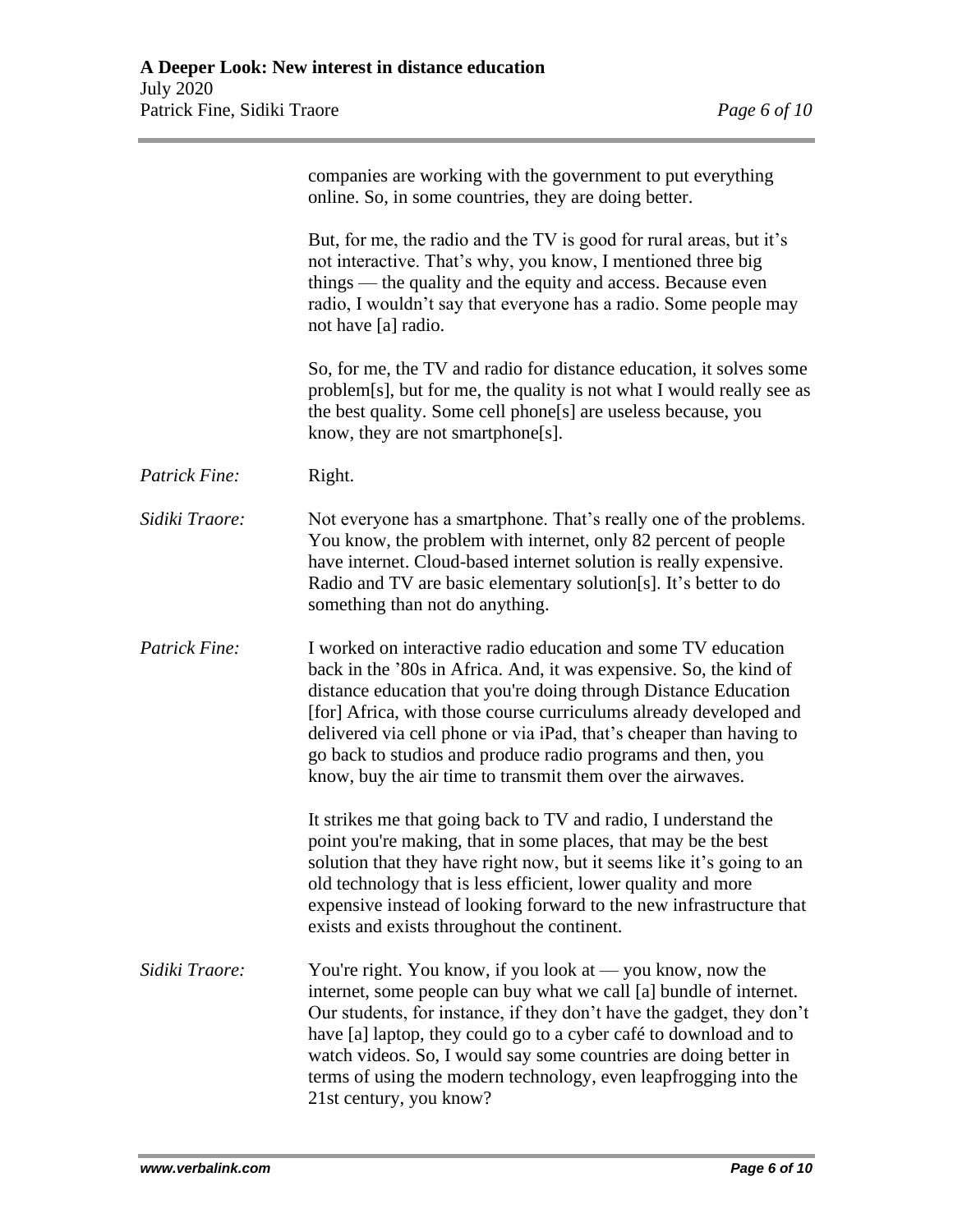| Patrick Fine:        | Exactly. Have you heard about any Ministries of Education starting<br>to provide data packages to students or, you know, providing<br>airtime to students so that they can afford to do remote learning?                                                                                                                                                                                                                                                                                                                                            |
|----------------------|-----------------------------------------------------------------------------------------------------------------------------------------------------------------------------------------------------------------------------------------------------------------------------------------------------------------------------------------------------------------------------------------------------------------------------------------------------------------------------------------------------------------------------------------------------|
| Sidiki Traore:       | Yes. Yes. I think even in Kenya, the government is trying to<br>provide air time to student $[s]$ — which is really good because, in<br>that case, you know, they would do up-to-date, modern, you know,<br>learning.                                                                                                                                                                                                                                                                                                                               |
| <b>Patrick Fine:</b> | Have they started programs to train teachers to teach remotely?                                                                                                                                                                                                                                                                                                                                                                                                                                                                                     |
| Sidiki Traore:       | This is one of the biggest challenge[s] $-$ COVID has exposed the<br>weakness of some teachers. Some teachers are not willing to<br>embrace technology, but they're gonna be left behind. You know,<br>one of the biggest challenge[s] is to train lecturers and student[s]<br>on all these distance education technologies. I think that's one of<br>the key[s].                                                                                                                                                                                   |
| <b>Patrick Fine:</b> | What do you think the long-term impact of this experience is going<br>to be in Africa? So, for the first time, you have all kids out of<br>school, you have countries, as you've been describing, trying<br>different solutions. Do you think things will just go back to the<br>way they were in the pre-pandemic days, or do you think that this<br>experience will influence the future of education in Africa?                                                                                                                                  |
| Sidiki Traore:       | Well, it's gonna influence, definitely. Things will change. If I look<br>at the role of the teachers, the role of the student[s], the role of<br>parents — it's gonna change. The teachers will have more work,<br>because right now, I teach online. It's [a] lot of work. So, the<br>teacher will facilitate student learning and create classroom<br>environment[s] that are productive in honing students' 21st century<br>skills. They will have to help students to be technologically savvy,<br>so that's one of the role[s] of the teacher. |
|                      | For the students, I think they will have to be more independent and<br>student [s] need to be globally aware and digitally savvy. The<br>parents definitely need to learn problem-solving skills, because<br>they are thrown into this. We've seen so many living room[s]<br>change to a classroom all of a sudden - so, the parents will have<br>to learn something completely new in the future.                                                                                                                                                  |
| Patrick Fine:        | Sidiki, that makes me think of all the effort we've put in over the<br>years to try to increase parental involvement in their children's                                                                                                                                                                                                                                                                                                                                                                                                            |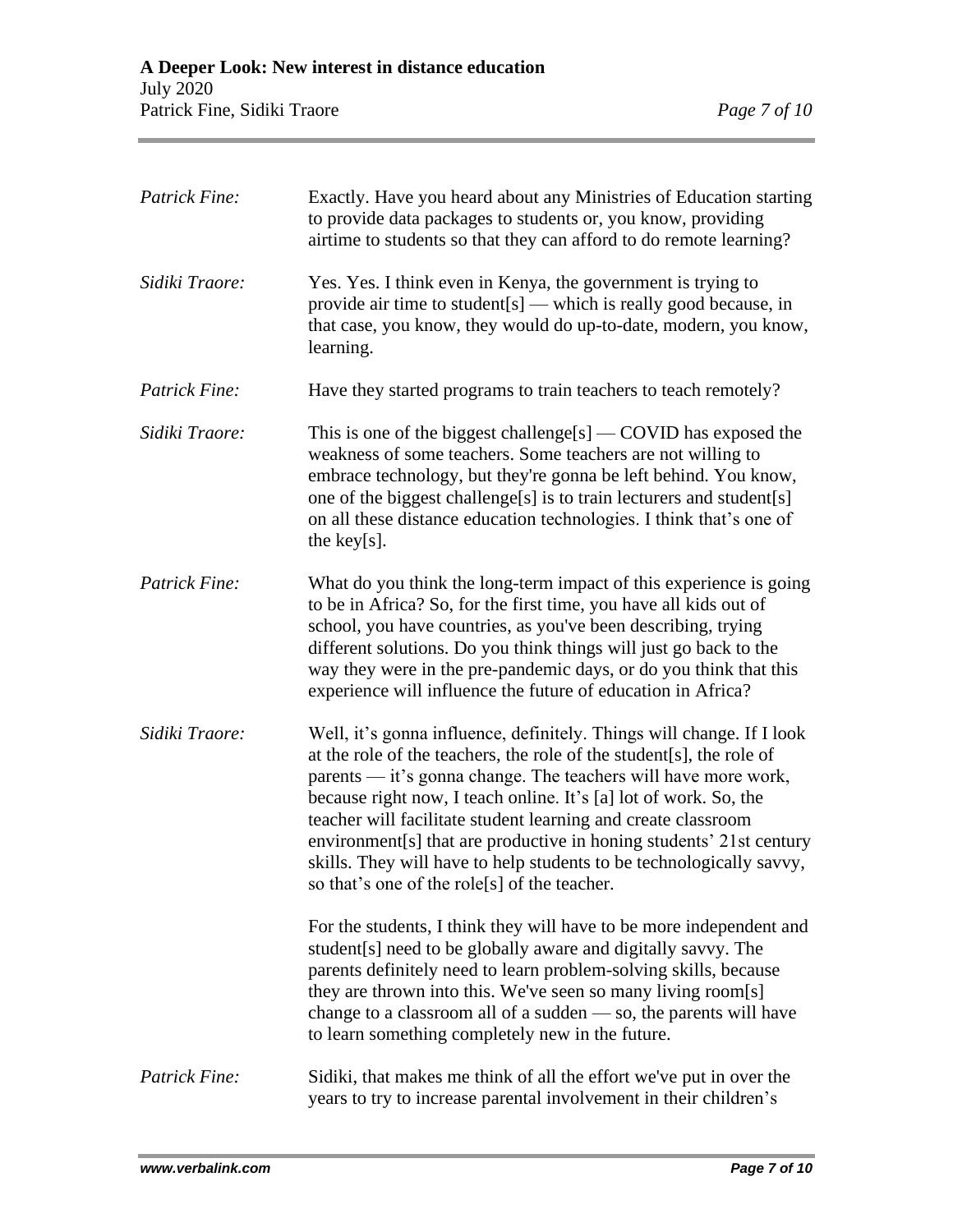|                      | education. And now, this situation, it forces the parent or some<br>member of the family, maybe it's an older brother or older sister,<br>to be involved in the students' learning.                                                                                                                                                                                                                                                                                                                                                                                                                                               |
|----------------------|-----------------------------------------------------------------------------------------------------------------------------------------------------------------------------------------------------------------------------------------------------------------------------------------------------------------------------------------------------------------------------------------------------------------------------------------------------------------------------------------------------------------------------------------------------------------------------------------------------------------------------------|
|                      | So, that's interesting, and I like another insight that you just<br>mentioned, which is, this shift to online learning will require<br>students to be more independent and to use and learn the problem-<br>solving skills that also we have been trying to build into<br>curriculums for 30 years now.                                                                                                                                                                                                                                                                                                                           |
| Sidiki Traore:       | Definitely, you're right, you know?                                                                                                                                                                                                                                                                                                                                                                                                                                                                                                                                                                                               |
| <b>Patrick Fine:</b> | But, it makes me worry a little that you might have, to go back to<br>the equity issue, you might have a situation where those countries<br>that are more capable in adapting remote technologies $-$ and I'm<br>thinking of a place like Senegal. They have good connectivity and<br>they're forward-leaning into technology, and they have been for 20<br>years. A country like that may burst ahead of a country that is not<br>as oriented to technology, that has not invested in infrastructure,<br>and that doesn't have the personnel in the ministries or in<br>universities and other institutions to lead that change. |
|                      | So, we could see this situation resulting in a kind of bigger digital<br>divide as some countries move ahead and others lag behind.                                                                                                                                                                                                                                                                                                                                                                                                                                                                                               |
| Sidiki Traore:       | Mm-hmm. I agree with you, yes. Senegal has a good internet<br>infrastructure and they are working hard to, you know, move<br>ahead. I think what the Minister of Education in every country, at<br>least in Africa, needs to do is understand that the world is going to<br>be digitalized. So, digital literacy is where we are going.                                                                                                                                                                                                                                                                                           |
|                      | You know, our courses, we've been able to scale it up to multiple<br>communities in Africa through mobile computers. So, we've been<br>able to reach the unreachable, because some of our courses, we<br>have many students at, even the Botswana prison system, we have<br>lots of students there.                                                                                                                                                                                                                                                                                                                               |
| Patrick Fine:        | Uh huh.                                                                                                                                                                                                                                                                                                                                                                                                                                                                                                                                                                                                                           |
| Sidiki Traore:       | We have students in banks in Rwanda. We have students all over<br>Africa. So, this is the way to train people to get skills that are<br>necessary to address some of the home-grown solutions to social,<br>geopolitical and technological and financial problems in Africa.<br>Because, if you look at some of our courses, we offer, like, cyber                                                                                                                                                                                                                                                                                |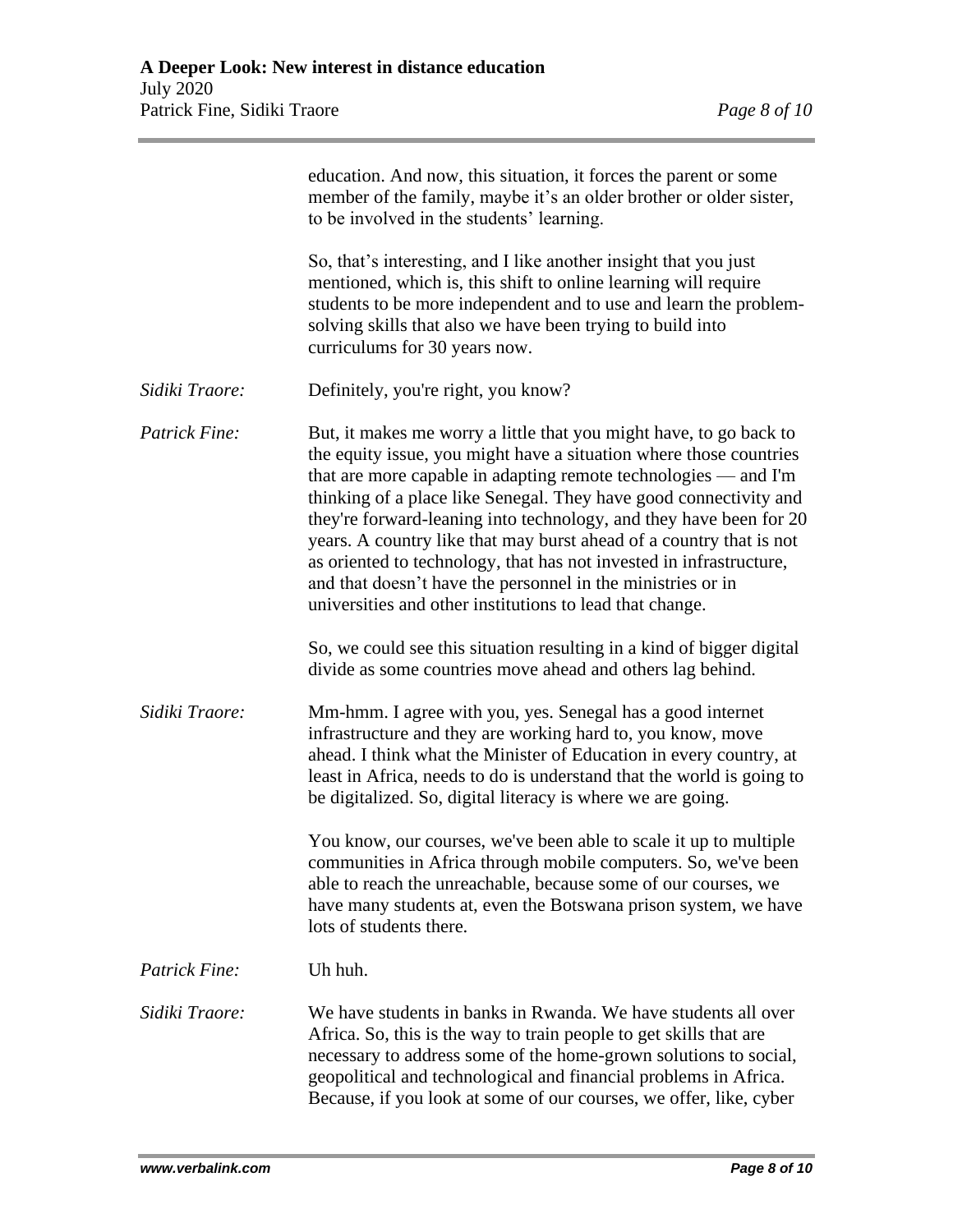|                      | security, design thinking, business strategies — those are courses<br>which help people. Project management is for everyone, whether<br>you're a doctor, an engineer, or jobless, you need project<br>management.                                                                                                                                                                                                                                                                                                                                                                 |
|----------------------|-----------------------------------------------------------------------------------------------------------------------------------------------------------------------------------------------------------------------------------------------------------------------------------------------------------------------------------------------------------------------------------------------------------------------------------------------------------------------------------------------------------------------------------------------------------------------------------|
| Patrick Fine:        | Mm-hmm.                                                                                                                                                                                                                                                                                                                                                                                                                                                                                                                                                                           |
| Sidiki Traore:       | So, there are business courses, but some of the courses are not<br>specifically for business only. So, if they have an infrastructure,<br>they could do the same thing to train more people to get the skills.<br>I agree with you. It's gonna be a divide.                                                                                                                                                                                                                                                                                                                       |
| <b>Patrick Fine:</b> | I mean, it seems like there's a kind of a[n] irony here, that on one<br>hand, the pandemic is likely to accelerate adoption of remote<br>learning and remote technologies in a way that can expand access<br>and address some quality issues that you've talked about.                                                                                                                                                                                                                                                                                                            |
| Sidiki Traore:       | Mm-hmm.                                                                                                                                                                                                                                                                                                                                                                                                                                                                                                                                                                           |
| Patrick Fine:        | So, maybe access and quality and just adoption of new approaches<br>to education will be accelerated by this extraordinary set of<br>conditions that we are living through. But, at the same time, I fear<br>that it's likely to increase inequity. Inequality will grow because,<br>as we've talked about, you have some countries that have invested<br>in remote infrastructure, they're better positioned, and so you may<br>see the digital divide grow.                                                                                                                     |
|                      | Sidiki, I want to conclude our conversation by asking you a<br>question that I've been asking all of the guests on A Deeper Look<br>this year. When you look at where we are right now, we're in the<br>midst of a pandemic - as you've said, it's changing everything -<br>and you look to the future: Are you an optimist, do you see that we<br>will successfully adapt and overcome these challenges, or are you<br>more of a pessimist with respect to how the pandemic and the<br>conditions we're dealing with right now will affect educational<br>opportunity in Africa? |
| Sidiki Traore:       | Well, Patrick, thank you very much for this question. For me, there<br>is no hesitation between being pessimistic and optimistic. I've been<br>doing this job for so many years, passing over hurdles, all the<br>difficulties, I've never been discouraged in my life. For me, I've<br>always been optimistic in my life. And, for me, it works because,<br>four or five years ago, if, you know, someone would have said,<br>"Well, Sidiki, you know, what you are doing now - just wait. In                                                                                    |